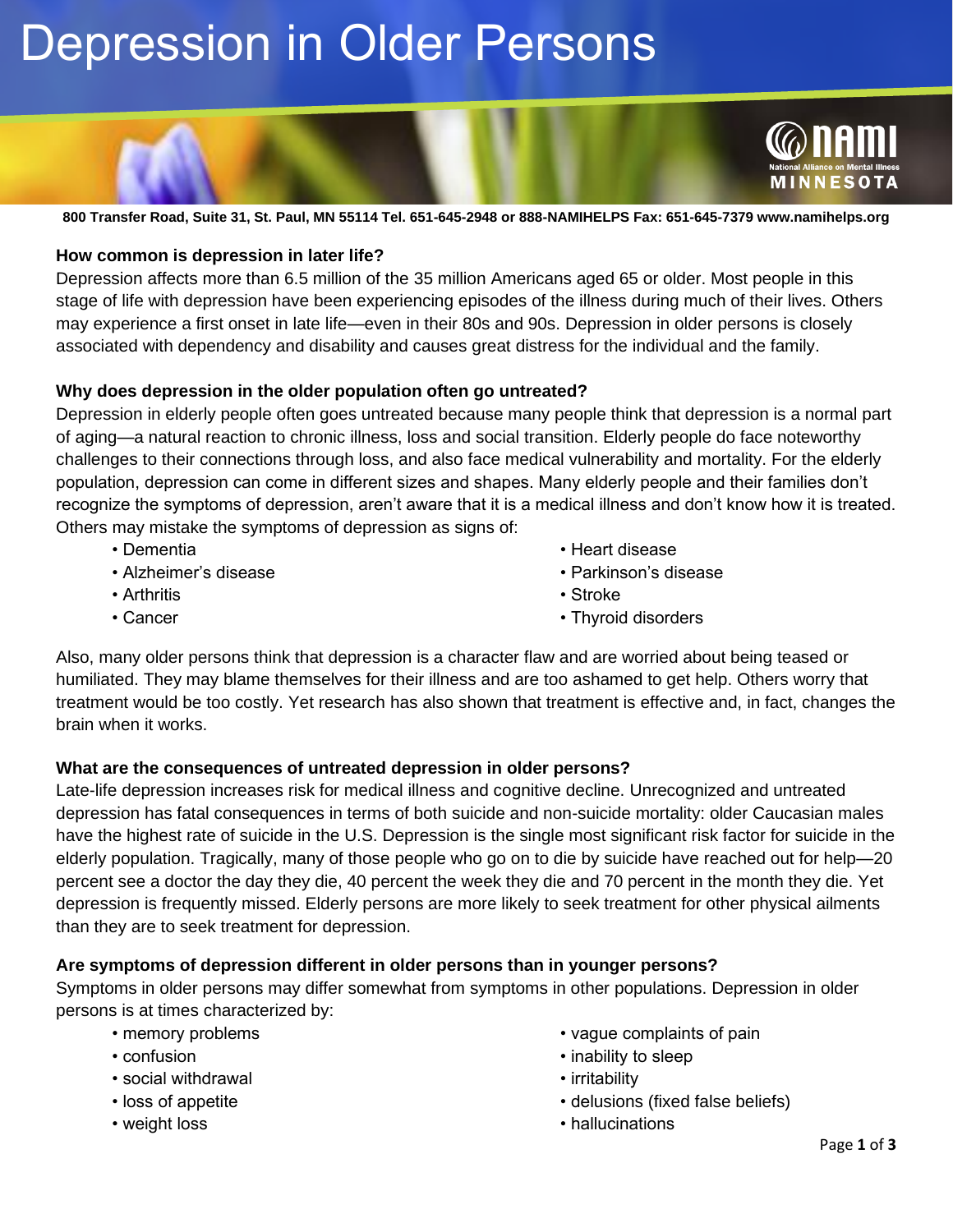Older depressed individuals often have severe feelings of sadness, but these feelings frequently are not acknowledged or openly shown; sometimes, when asked if they are depressed, the answer is "no." Some general clues that someone may be experiencing depression are:

- persistent and vague complaints
- help-seeking
- moving in a slower manner
- demanding behavior

# **How can clinical depression be distinguished from normal sadness and grief?**

It's natural to feel grief in the face of major life changes that many elderly people experience, such as leaving a home of many years or losing a loved one. Sadness and grief are normal, temporary reactions to the inevitable losses and hardships of life. Unlike normal sadness, however, clinical depression doesn't go away by itself and lasts for months. Clinical depression needs professional treatment to reduce duration and intensity of symptoms. Any unresolved depression can affect the body. For example, depression, if left untreated, is a risk for heart disease and can suppress the immune system, raising the risk of infection.

#### **What causes depression in older persons?**

Although there is no single, definitive answer to the question of cause, many factors—psychological, biological, environmental and genetic—likely contribute to the development of depression. Scientists think that some people inherit a biological make-up that makes them more prone to depression. Imbalances in certain brain chemicals like norepinephrine, serotonin and dopamine are thought to be involved in major depression.

While some people become depressed for no easily identified reason, depression tends to run in families, and the vulnerability is often passed from parents to children. When such a genetic vulnerability exists, other factors like prolonged stress, loss or a major life change can trigger the depression. For some older people, particularly those with lifelong histories of depression, the development of a disabling illness, loss of a spouse or a friend, retirement, moving out of the family home or some other stressful event may bring about the onset of a depressive episode. It should also be noted that depression can be a side effect of some medications commonly prescribed to older persons, such as medications to treat hypertension. Finally, depression in the elderly population can be complicated and compounded by dependence on substances such as alcohol, which acts as a depressant.

### **Are some older persons at higher risk for depression?**

Older women are at a greater risk: women in general are twice as likely as men to become seriously depressed. Biological factors, like hormonal changes, may make older women more vulnerable. The stresses of maintaining relationships or caring for an ill loved one and children also typically fall more heavily on women, which could contribute to higher rates of depression. Unmarried and widowed individuals as well as those who lack a supportive social network also have elevated rates of depression.

Conditions such as heart attack, stroke, hip fracture or macular degeneration and procedures such as bypass surgery are known to be associated with the development of depression. In general, depression should be assessed as a possibility if recovery from medical procedure is delayed, treatments are refused or problems with discharge are encountered.